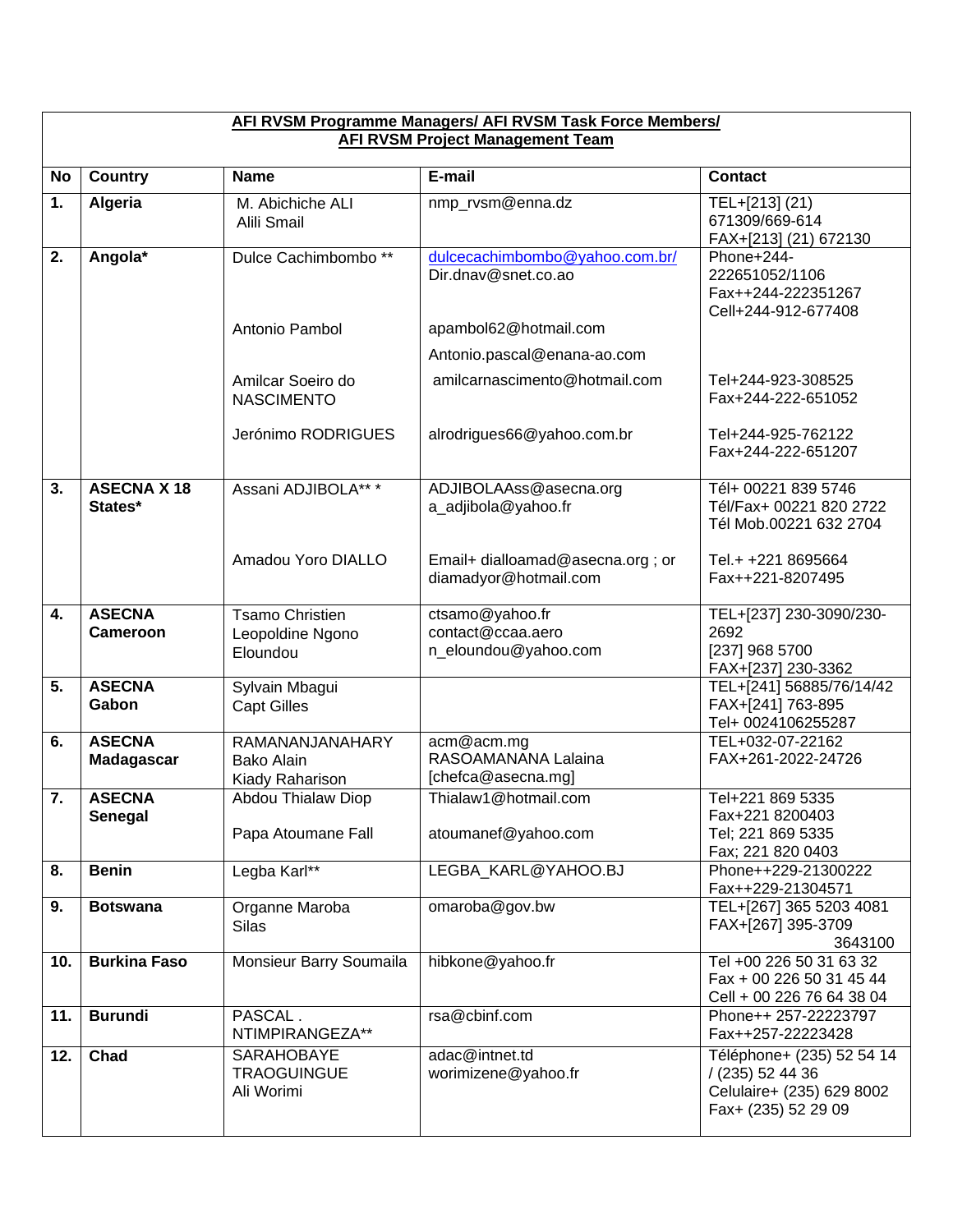| AFI RVSM Programme Managers/ AFI RVSM Task Force Members/<br><b>AFI RVSM Project Management Team</b> |                                     |                                                      |                                                                                                                                          |                                                                            |  |
|------------------------------------------------------------------------------------------------------|-------------------------------------|------------------------------------------------------|------------------------------------------------------------------------------------------------------------------------------------------|----------------------------------------------------------------------------|--|
| <b>No</b>                                                                                            | <b>Country</b>                      | <b>Name</b>                                          | E-mail                                                                                                                                   | <b>Contact</b>                                                             |  |
| 13.                                                                                                  | Cameroon                            | Essini LEOPOLDINE**                                  | nelounda@yahoo.com                                                                                                                       | Phone +237-22303090                                                        |  |
| 14.                                                                                                  | <b>Cape Verde</b>                   | <b>Neves</b>                                         | arlindolneves@cvTelecom.cv<br>Cc+ naerea@asa.cv                                                                                          |                                                                            |  |
| 15.                                                                                                  | <b>Comores</b>                      | <b>IBRAHIM KASSIM</b><br><b>Operations Manager</b>   | dgacm@snpt.km<br>E-mail+asnacom@snpt.km<br>E-mail+kassim@snpt.km                                                                         | Tel+269-731593/732135<br>Fax+269-732613                                    |  |
| 16.                                                                                                  | <b>Djibouti</b>                     | <b>Ibrahim Farah</b>                                 | ibrahim_aiddj@yahoo.fr                                                                                                                   | TEL+[253] 340-350<br>FAX+[253] 340-723                                     |  |
| 17.                                                                                                  | <b>DRC</b>                          | Pascal Izai                                          | Izai_pascal@yahoo.fr                                                                                                                     |                                                                            |  |
|                                                                                                      |                                     | Jean Theodore Muanda<br>MAYALA**                     | Jean.theodoremuanda@yahoo.fr                                                                                                             | Phone++243812161440                                                        |  |
|                                                                                                      |                                     | Yamba BIENGE**                                       | Cybienge@yahoo.fr                                                                                                                        | Phone+243-999925549                                                        |  |
|                                                                                                      |                                     | Benny KASONGO**                                      | bennykasongo@ties.itu.int                                                                                                                | Phone++243-813646404<br>Fax++1-4136180420                                  |  |
|                                                                                                      |                                     | <b>Vincent Futa</b>                                  | vincentfuta@hotmail.com<br>vfuta@yahoo.fr                                                                                                | TEL+[243] 8199-24040<br>FAX+775-8900631                                    |  |
| 18.                                                                                                  | Egypt                               | Hassan Kamel                                         | hassan.kamel@nansceg.org<br>hassan.kamel@gmail.com                                                                                       | TEL+[202] 585-4494/256-<br>7830<br>FAX+[202] 268-0627                      |  |
| 19.                                                                                                  | <b>Eritrea</b>                      | Neguse Berhe                                         | asmcaya@tse.com.er                                                                                                                       | TEL [291] 1 181424<br>FAX+ [291] 1 181520                                  |  |
| 20.                                                                                                  | Ethiopia                            | Yami Girma<br><b>Shimeles Kibreab</b><br>Girma Hunde | Caa. airnav@Telecom.net.et<br>civilaviation@telecom.net.et<br>caa.airnav@ethionet.et<br>caa.fsafety@ethionet.et<br>girma_y2007@yahoo.com | Tel+251-11-6650265 and<br>Fax+251-11-6650281                               |  |
| 21.                                                                                                  | Gambia                              | Sulayman Jabang                                      | Junkung78@hotmail.com                                                                                                                    | TEL+[220] 4472 730/737                                                     |  |
|                                                                                                      |                                     | Kebba Jammeh                                         | kebbalamin@hotmail.com                                                                                                                   | 7759908/9902085<br>FAX+ (220) 447<br>2190/4472839<br>Mobile+[220] 990 2030 |  |
| 22.                                                                                                  | Ghana                               | Martey B. ATOKLO                                     | matoklo@hotmail.com                                                                                                                      | TEL+ [233] (21) 773283<br>Mobile+[233] 277780586                           |  |
|                                                                                                      |                                     | Edwin Addo                                           | Edwin_addo@yahoo.com                                                                                                                     | TEL+ [233] (21) 774623<br>Mobile+[233] 24431217<br>Fax+ [233] (21) 769401  |  |
|                                                                                                      |                                     | Mr. Ben S. ASHONG                                    | benshango@yahoo.com                                                                                                                      | Tel+233-244-704731<br>Fax+233-21-773293                                    |  |
|                                                                                                      |                                     | Thomas Kodjoe Duopah                                 | tkduopah@yahoo.com                                                                                                                       | Fax+ [233] (21) 769401                                                     |  |
| 23.                                                                                                  | <b>Guinea-Roberts</b><br><b>FIR</b> | Alimamy Conteh<br>Marcus Kpudeh ENDERS               | alimamydixon@yahoo.co.uk<br>adconteh@robertsfir.org.gn<br>towerroberts@yahoo.com                                                         | TEL [224] 40 43 91<br>FAX+ [224] 43 19 70<br>Tel+231-6825835               |  |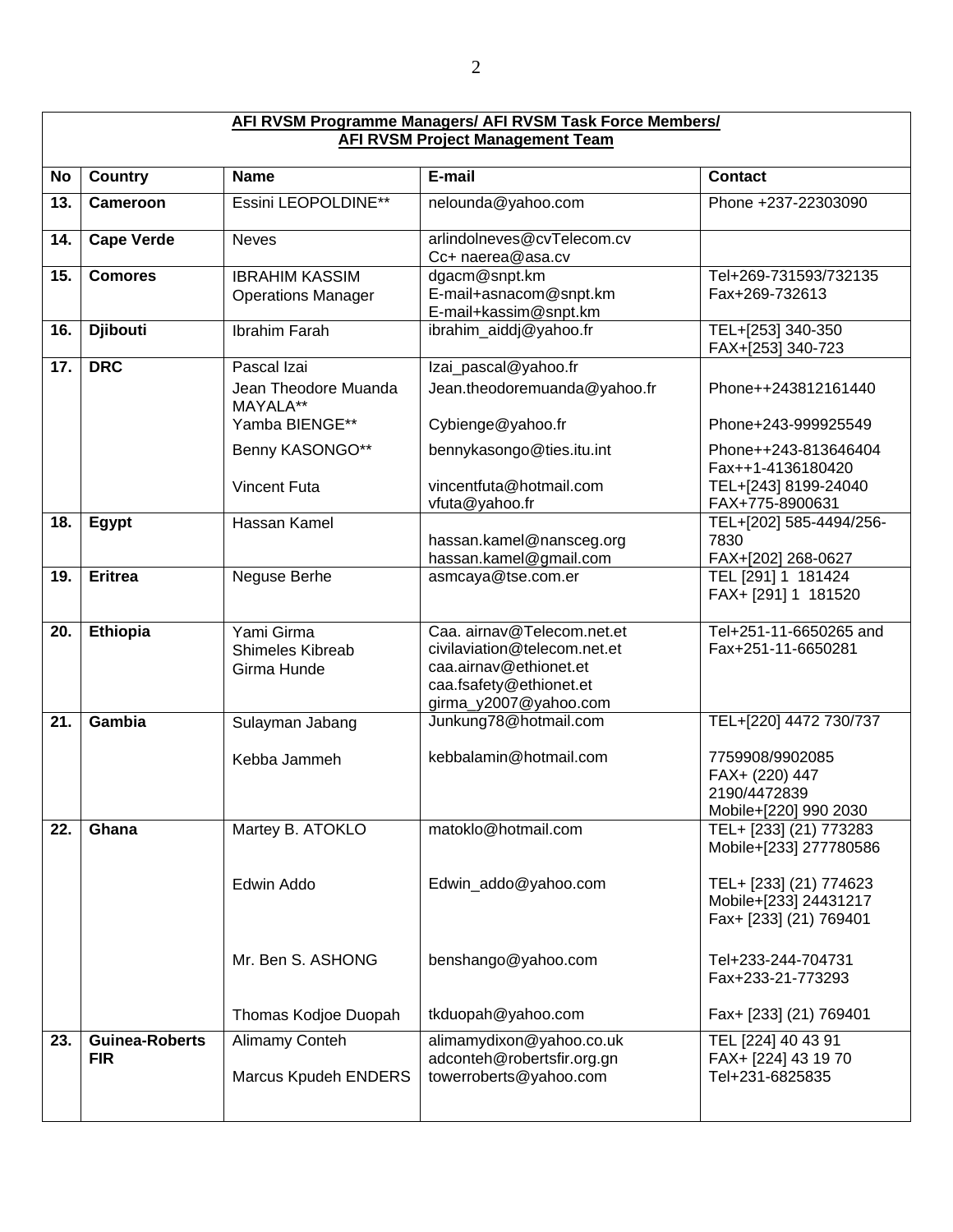| <b>AFI RVSM Programme Managers/ AFI RVSM Task Force Members/</b><br><b>AFI RVSM Project Management Team</b> |                                 |                                                                                                        |                                                                                   |                                                                                                                                                                             |  |  |
|-------------------------------------------------------------------------------------------------------------|---------------------------------|--------------------------------------------------------------------------------------------------------|-----------------------------------------------------------------------------------|-----------------------------------------------------------------------------------------------------------------------------------------------------------------------------|--|--|
| <b>No</b>                                                                                                   | <b>Country</b>                  | <b>Name</b>                                                                                            | E-mail                                                                            | <b>Contact</b>                                                                                                                                                              |  |  |
| 24.                                                                                                         | Kenya*                          | Patrick M Kinuthia***                                                                                  | kcaa@nbnet.co.ke<br>pkinuthia@kcaa.or.ke<br>mwakinu@yahoo.com                     | TEL+[254] (20) 827-470<br>TEL+[254] (20) 824-719<br>Mobile+ [254] 733 864 331<br>FAX+[254] (20) 824-719                                                                     |  |  |
| 25.                                                                                                         | Lesotho                         | Moena Nkuebe                                                                                           | fop@civilair.gov.ls                                                               | TEL+ +266 22 312499<br>FAX+ +266 22 310188                                                                                                                                  |  |  |
| 26.                                                                                                         | Liberia - Roberts<br><b>FIR</b> | Alimamy Conteh                                                                                         | alimamydixon@yahoo.co.uk<br>adconteh@robertsfir.org.gn                            | TEL [224] 40 43 91<br>FAX+ [224] 43 19 70                                                                                                                                   |  |  |
| 27.                                                                                                         | Libya                           | <b>B.</b> Youssef                                                                                      | benyoussef581@yahoo.co.uk                                                         |                                                                                                                                                                             |  |  |
|                                                                                                             |                                 | Dr. Shlibek<br>Abdurazag Otman<br>Elghadi<br>Mr. Abdurazag Otman<br><b>ELGHADI</b><br>Mr. Bashir YAHYA | Bashir_yahya@yahoo.com<br>info@lycaa.org<br>bashir_yahya@yahoo.com                | Tel+ +218 912157199<br>Mobile++218 91 3223879<br>Tel+ 218 21 3605322<br>Tel+00-218-21-912157199<br>Fax+00-218-21-3605322<br>Tel+00-218-91-322-3875<br>Fax+00-218-215-633802 |  |  |
| 28.                                                                                                         | <b>Malawi</b>                   | Sidney Peter GALAFA                                                                                    | galafasp@yahoo.com                                                                | Phone ++265-01692319                                                                                                                                                        |  |  |
|                                                                                                             |                                 | James Matemba**                                                                                        | aviationhq@malawi.net                                                             | Fax ++265-1692347<br>Tel [265] 0 -177 0577/0520<br>Cell+08892494<br>Fax [265] 0-177 4986                                                                                    |  |  |
| 29.                                                                                                         | <b>Mali</b>                     | Khalilou Bougonno<br><b>SANOGHO</b>                                                                    | Khalilou Bougonno SANOGHO<br>[anacmali@hotmail.com]                               |                                                                                                                                                                             |  |  |
| 30.                                                                                                         | <b>Mauritius</b>                | Rajbushan D.<br>SERVANSINGH**                                                                          | rservansingh@mail.gov.mu                                                          | Phone++230-6032025<br>Fax++230-6373164                                                                                                                                      |  |  |
| 31.                                                                                                         | <b>Morocco</b>                  | Hichman Bennani                                                                                        | hbennani@mtmm.gov.ma                                                              |                                                                                                                                                                             |  |  |
| 32.                                                                                                         | Mozambique                      | Fortunato Saraiva                                                                                      | iacmnav@tvcabo.co.mz or<br>fsaraiva@tvcabo.co.mz;<br>iacm@tvcabo.co.mz (optional) | TEL+ 00 258 21 46 5416 x<br>220 Or atc 5827/9<br>09 258 21 465 682<br>FAX+[258] (1) 466-272 or<br>465 416 2036<br>Cell+ 09 258 824761260                                    |  |  |
|                                                                                                             |                                 | Mr. Chaves                                                                                             | Admdteletropical.co.mz                                                            |                                                                                                                                                                             |  |  |
| 33.                                                                                                         | <b>Namibia</b>                  | Jochi Sell                                                                                             | catco@mweb.com.na                                                                 | TEL+ [264] (61) 7022217/8<br>FAX+ [264] (61) 702066                                                                                                                         |  |  |
| 34.                                                                                                         | Nigeria                         | Hilary Kwanashie<br>Okoro***<br>Olumogba ABIMBOLA                                                      | kwashy2002@yahoo.co.uk<br>billyolu@yahoo.com                                      | Tel+08033002411/01-<br>4977577/08055096135<br>Fax+01-4977577<br>Tel.+ + 234-<br>8033341359/234-<br>8053098159<br>Fax.+ + 234-64633162                                       |  |  |
|                                                                                                             |                                 | Nkemakolam Joyce<br>Daniel                                                                             | jdnkem@yahoo.com                                                                  | Tel.+ + 234 08055093335<br>$Fax.++234-1-4937195$                                                                                                                            |  |  |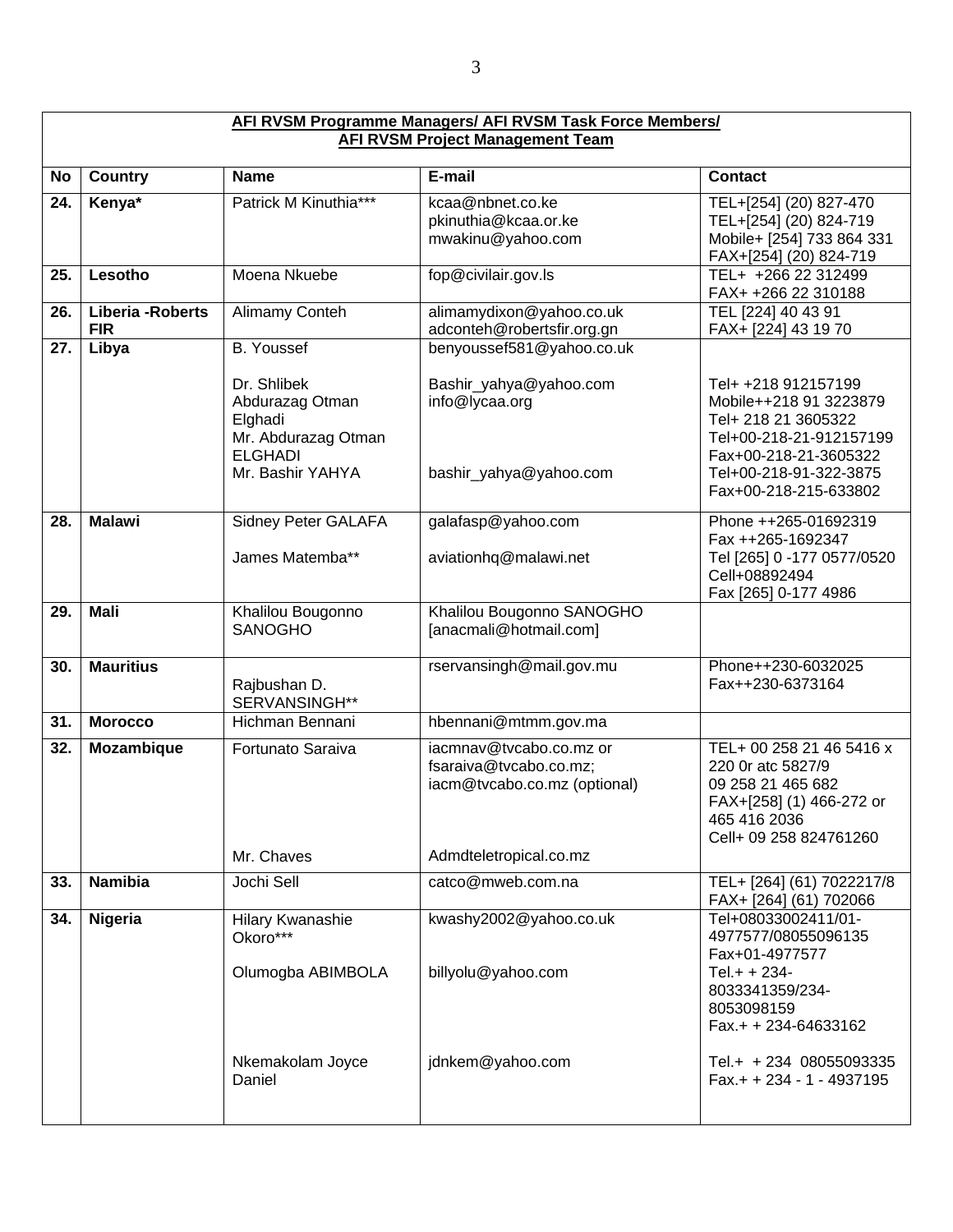|     | <b>AFI RVSM Programme Managers/ AFI RVSM Task Force Members/</b><br><b>AFI RVSM Project Management Team</b> |                                                           |                                                                                                    |                                                                                      |  |  |  |
|-----|-------------------------------------------------------------------------------------------------------------|-----------------------------------------------------------|----------------------------------------------------------------------------------------------------|--------------------------------------------------------------------------------------|--|--|--|
| No  | <b>Country</b>                                                                                              | <b>Name</b>                                               | E-mail                                                                                             | <b>Contact</b>                                                                       |  |  |  |
| 35. | Reunion                                                                                                     | Ismaël Sadar                                              | Ismael.sadar@aviation-civile.gouv.fr<br>patrick.poujol@aviation-civile.gouv.fr                     | Tel(262)0262 728850<br>Fax+ (262) 0262 728713                                        |  |  |  |
| 36. | Roberts FIR*                                                                                                | Alimamy Conteh                                            | alimamydixon@yahoo.co.uk<br>adconteh@robertsfir.org.gn                                             | TEL [224] 63 40 43 91<br>FAX+ [224] 63 43 19 70                                      |  |  |  |
| 37. | Rwanda                                                                                                      | Joram Kabukumba<br>Alfons Makuza**                        | info@caa.gov.rw<br>amakuza@caa.gov.rw                                                              | Phone+250-585499<br>Fax++250-582609                                                  |  |  |  |
| 38. | Sao Tome<br><b>Principe</b>                                                                                 | António de Araújo Lima                                    | inac@cstome.net<br>leopoldodo_nascimento@hotmail.co<br>m<br>araujolima99@hotmail.com               | Tel+239 223330<br>Cell+239903600<br>Fax+239225218                                    |  |  |  |
| 39. | <b>SENEGAL*</b>                                                                                             | Ndoumbe Niang<br><b>THIOUNE</b><br>Papa Atoumane FALL     | Ndoumbe_thioune@yahoo.fr<br>atoumanef@yahoo.com                                                    | Tel ++221-338695335<br>Fax ++221-338200403<br>Tel +221-869-5335<br>Fax +221-820-0403 |  |  |  |
| 40. | <b>Seychelles</b>                                                                                           | <b>Marlon Orr</b><br><b>Esmee Samson</b><br>Lineda Samson | scaaops@seychelles.net<br>morr@scaa.sc<br>ems101166@yahoo.com<br>mbarra@scaa.sc<br>Isamsen@scaa.sc | TEL+ (248) 384 049/038<br>Fax+ 248 384 032                                           |  |  |  |
| 41. | <b>Somalia</b>                                                                                              | Athanas Wanyama                                           | icaosom@africaonline.co.ke                                                                         | TEL+[254] (20) 622-<br>785/6/9/779<br>FAX+[254] (20) 7122340                         |  |  |  |
| 42. | South Africa*                                                                                               | Harry Roberts ***                                         | harryr@atns.co.za                                                                                  | Tel+27-79505-8417<br>Tel+27-829-084-271<br>CELL+[27] 82-569-9862                     |  |  |  |
| 43. | <b>Sudan</b>                                                                                                | Mohamed Rustom**                                          | aminrustom@hotmail.com                                                                             | Cell+002499122784964<br>00249912307772<br>Fax+00249183784964<br>00249183773632       |  |  |  |
|     |                                                                                                             | Ibrahim Musa**                                            | Ibrahim-caa@yahoo.com                                                                              |                                                                                      |  |  |  |
|     |                                                                                                             | Elawad Ibrahim Awad EL<br>KARIM **                        | Alawad-caa@gmail.com                                                                               | Phone++249-83784964                                                                  |  |  |  |
|     |                                                                                                             | Ibrahim Musa IBRAHIM                                      | Ibrahim-blia@hotmail.com                                                                           | Phone++249-916113943<br>Fax++249-8377125                                             |  |  |  |
|     |                                                                                                             | Haydar Mohamed<br><b>ABDALLA</b>                          | AISHAYDER@GMAIL.COM                                                                                | Tel+249-9-122-68269<br>Fax+249-183-770534                                            |  |  |  |
|     |                                                                                                             | El-Awad Ibrahim<br>AWADELKARIM                            | alawad.caa@gmail.com                                                                               | Mobile+091-2231884<br>Office+83-784964<br>Fax+83-784964<br>+249912231889             |  |  |  |
|     |                                                                                                             | Ibrahim Musa IBRAHIM                                      | ibrahim_blia@hotmail.com                                                                           | Tel+249-23-775-925<br>+249-183-775925                                                |  |  |  |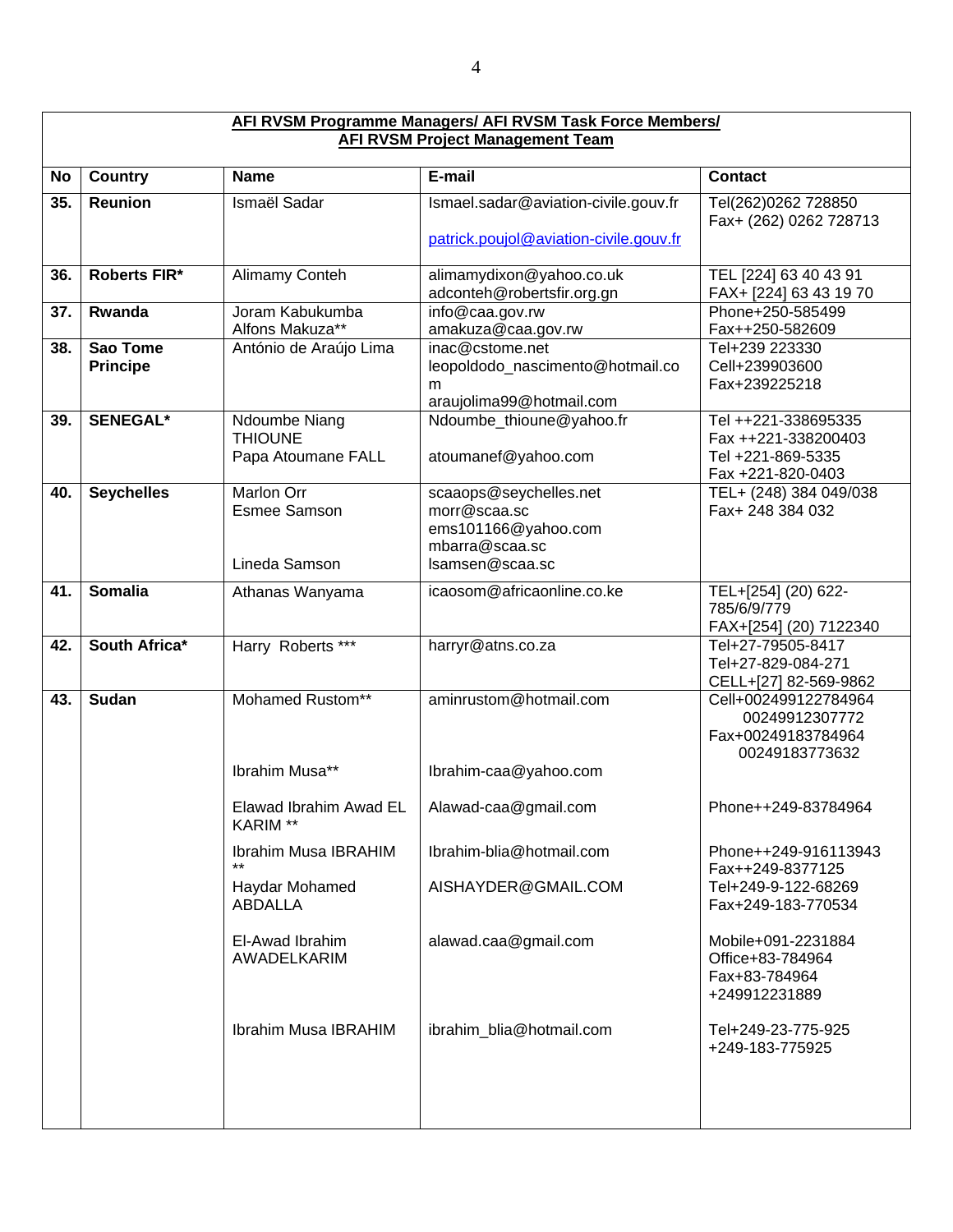|           | <b>AFI RVSM Programme Managers/ AFI RVSM Task Force Members/</b><br><b>AFI RVSM Project Management Team</b> |                                        |                                                      |                                                                                                          |  |  |
|-----------|-------------------------------------------------------------------------------------------------------------|----------------------------------------|------------------------------------------------------|----------------------------------------------------------------------------------------------------------|--|--|
| <b>No</b> | <b>Country</b>                                                                                              | <b>Name</b>                            | E-mail                                               | <b>Contact</b>                                                                                           |  |  |
|           |                                                                                                             | Kamal Ali Idris HAMZA                  | kam57idr@yahoo.uk.co                                 | Tel+00-249-<br>912925810/249-183779126<br>Fax+00-249-183761210<br>249/837-61212                          |  |  |
| 44.       | <b>Swaziland</b>                                                                                            | Jabu Ngubane                           | matsapha@realnet.co.sz                               | Tel+[268] 5184038<br>Cell+[268] 6033933                                                                  |  |  |
| 45.       | <b>Tanzania</b>                                                                                             | Joseph Mbuluko**                       | civil-aviation@twiga.com<br>mbuluko@yahoo.com        | TEL+[255] (22) 211-5079<br>FAX+[255] (22) 211-8905<br>TEL+[255] (22) 211-0254<br>FAX+[255] (22) 211-0290 |  |  |
| 46.       | Tunisia <sup>*</sup>                                                                                        | <b>Wahid Ben Younes</b>                | Mohamed.rejeb@planet.tn<br>Bkhelifa.hamadi@planet.tn | Tel+ 09 216 717 944 24<br>Fax+ 09 216 717 842 27                                                         |  |  |
| 47.       | Uganda                                                                                                      | Moses SEZIBWA**<br>Alex Ochan          | Msezibwa@caa.co.ug<br>aochan@caa.co.ug               | Phone++256-712320907<br>Fax++256-414320964                                                               |  |  |
| 48.       | Zambia                                                                                                      | A.M Sinyangwe                          | aviation@coppernet.zm<br>asinyangwe@yahoo.com        | TEL+ [260] (1) 253250<br>Cell+ 260 95755777<br>FAX+ [260] (1) 251841                                     |  |  |
| 49.       | Zimbabwe                                                                                                    | Richard Munyenyiwa                     | rmunyenyiwa@yahoo.co.uk                              | TEL+[263] (4) 575-187/183<br>FAX+263(4)575-163<br>585100<br>Mobile+ 263 91 249 752                       |  |  |
| 50.       | IATA*                                                                                                       | Gaoussou KONATE***                     | konate@iata.org                                      | Phone++27-115232732<br>Fax++27-115232702/4                                                               |  |  |
| 51.       | <b>IFALPA*</b>                                                                                              | Capt. Souhaiel DALLEL                  | Souhaiel.dallel@topnet.tn                            |                                                                                                          |  |  |
| 52.       | <b>IFATCA*</b>                                                                                              | Keziah OGUTU                           | Kezogutu@yahoo.com                                   | Phone++254-722386001<br>Fax++254-20827102                                                                |  |  |
|           | ARMA***<br><b>ICAO</b><br><b>SECRETARIAT**</b>                                                              | <b>Kevin Ewels</b><br>Drazen GARDILCIC | afirma@atns.co.za<br>DGardilcic@icao.int             | Tel+ 27-11-928/6506<br>Fax+ 27-11-928-6546<br>Tel+1-514-954-8219<br>Ext.6401<br>Fax+1-514-954-8197       |  |  |
|           |                                                                                                             | Geoffrey P. Moshabesha                 | Geoffrey.Moshabesha@icao.unon.org                    | Tel+7622394<br>Fax+ 254-20-7621092                                                                       |  |  |
|           |                                                                                                             | Mamadou Ndiaye                         | mamadou.ndiaye@icao.unon.org                         | Tel+7622397<br>Fax+ 254-20-7621092                                                                       |  |  |
|           |                                                                                                             | Apollo KHARUGA                         | Apollo.Kharuga@icao.unon.org                         | Tel+7622372<br>Fax+ 254-20-7621092                                                                       |  |  |
|           |                                                                                                             | <b>Brou KONAN</b>                      | Konan.Brou@icao.unon.org                             | Tel+7622373<br>Fax+ 254-20-7621092                                                                       |  |  |
|           |                                                                                                             | Bangkok RD                             | icao_apac@bangkok.icao.int                           | Tel+662-537-8189<br>Fax+662-537-8199                                                                     |  |  |
|           |                                                                                                             | Cairo RD                               | icaomid@cairo.icao.int                               | Tel+202-2267-4841<br>Fax+202-2267-4843                                                                   |  |  |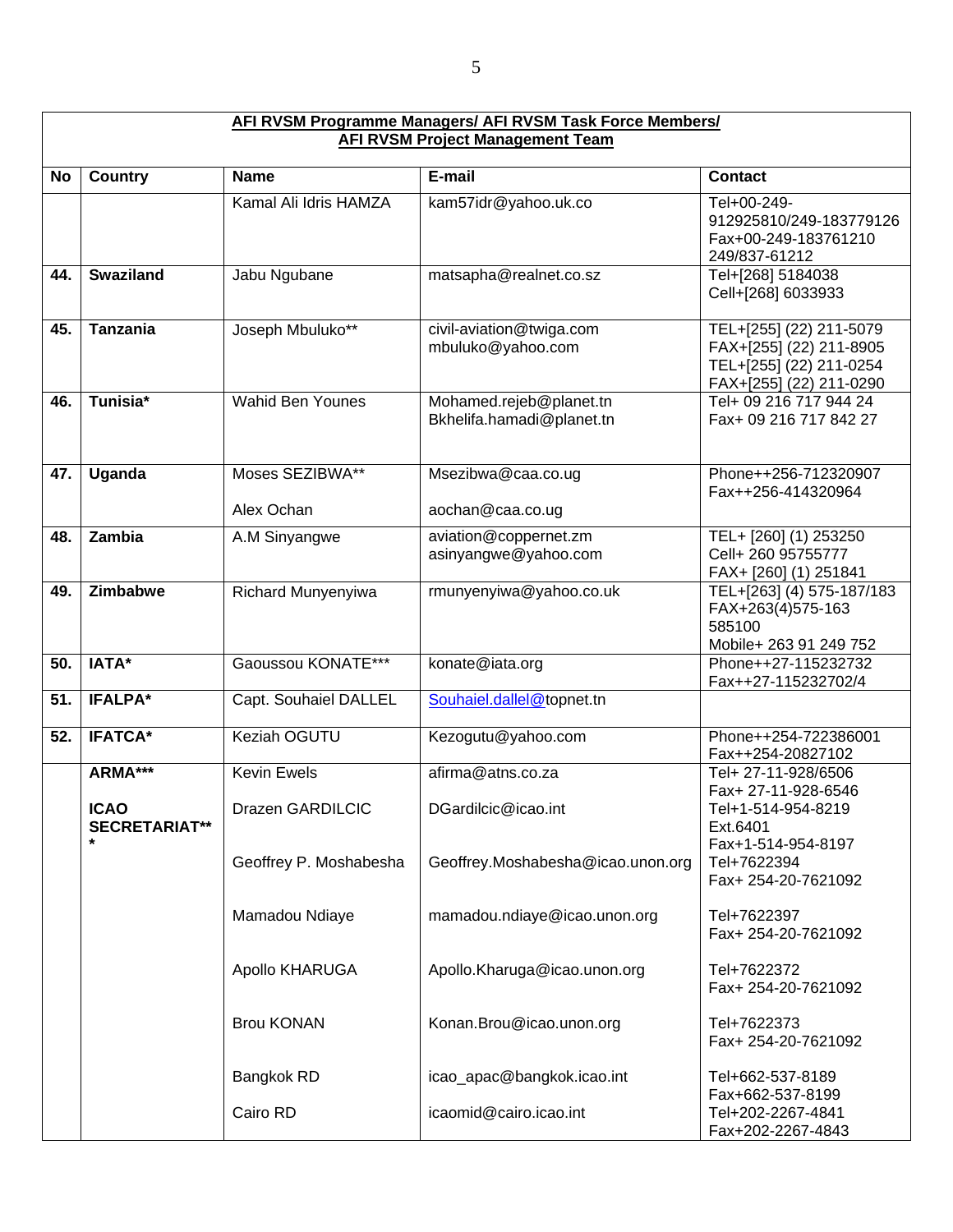|           | AFI RVSM Programme Managers/ AFI RVSM Task Force Members/<br><b>AFI RVSM Project Management Team</b> |             |                           |                                                               |  |
|-----------|------------------------------------------------------------------------------------------------------|-------------|---------------------------|---------------------------------------------------------------|--|
| <b>No</b> | Country                                                                                              | <b>Name</b> | E-mail                    | <b>Contact</b>                                                |  |
|           |                                                                                                      | Dakar RD    | icaodkr@icao.sn           | Tel+221-33-839-9393<br>Fax+221-33-823-6926                    |  |
|           |                                                                                                      | Lima RD     | mail@lima.icao.int        | Tel+51-1611-8686<br>Fax+51-1611-8689                          |  |
|           |                                                                                                      | Mexico RD   | icao nacc@mexico.icao.int | Tel+52-5552-503211                                            |  |
|           |                                                                                                      | Paris RD    | icaoeurnat@paris.icao.int | Fax+52-5552-032757<br>Tel+33-1-46418585<br>Fax+33-1-4641-8500 |  |

\* RVSM Task Force Members<br>\*\* RVSM National Programme I

\*\* RVSM National Programme Managers for States/Organizations

\*\*\* RVSM Project Management Team Members

## **CONTACTS at ACCs**

| No. | <b>ACC</b>         | <b>Country/State</b> | E-mail                 | <b>Contact</b>                                                                                         |
|-----|--------------------|----------------------|------------------------|--------------------------------------------------------------------------------------------------------|
|     | Accra              | Ghana                |                        | Tel +233-21773283                                                                                      |
|     | Addis Ababa        | Ethiopia             |                        | Tel +251-11-6611156/57<br>Tel +251-11-650517/519                                                       |
|     | Algiers            | Algeria              | E-mail+denaccr@enna.dz | Tel+213-21669614 Supervisor<br>Tel+213-21533373 Supervisor<br>Tel+213-21672130 Head of ACC             |
|     | Antananarivo       | Madagascar           |                        | Tel +261-202-25811                                                                                     |
|     | Asmara             | Eritrea              |                        | Tel +291-1-181424                                                                                      |
|     | Beira              | Mozambique           |                        | Tel+258-23301626/258-<br>23301071/2                                                                    |
|     | <b>Brazzaville</b> | Congo                |                        | Tel+242-5478182                                                                                        |
|     | Cairo              | Egypt                |                        | Tel +202-226-7883<br>Tel +202-226-67925                                                                |
|     | Cassablanca        | Morocco              |                        |                                                                                                        |
|     | Cape Town          | South Africa         |                        | Tel +27-21-9371119                                                                                     |
|     | Sal                | Cape Verde           |                        | SUPERVISOR - +(238)2411730<br>$ACC - \hat{A}\hat{A}\hat{A} + (238)2411970$<br>Cell phone-+(238)9925420 |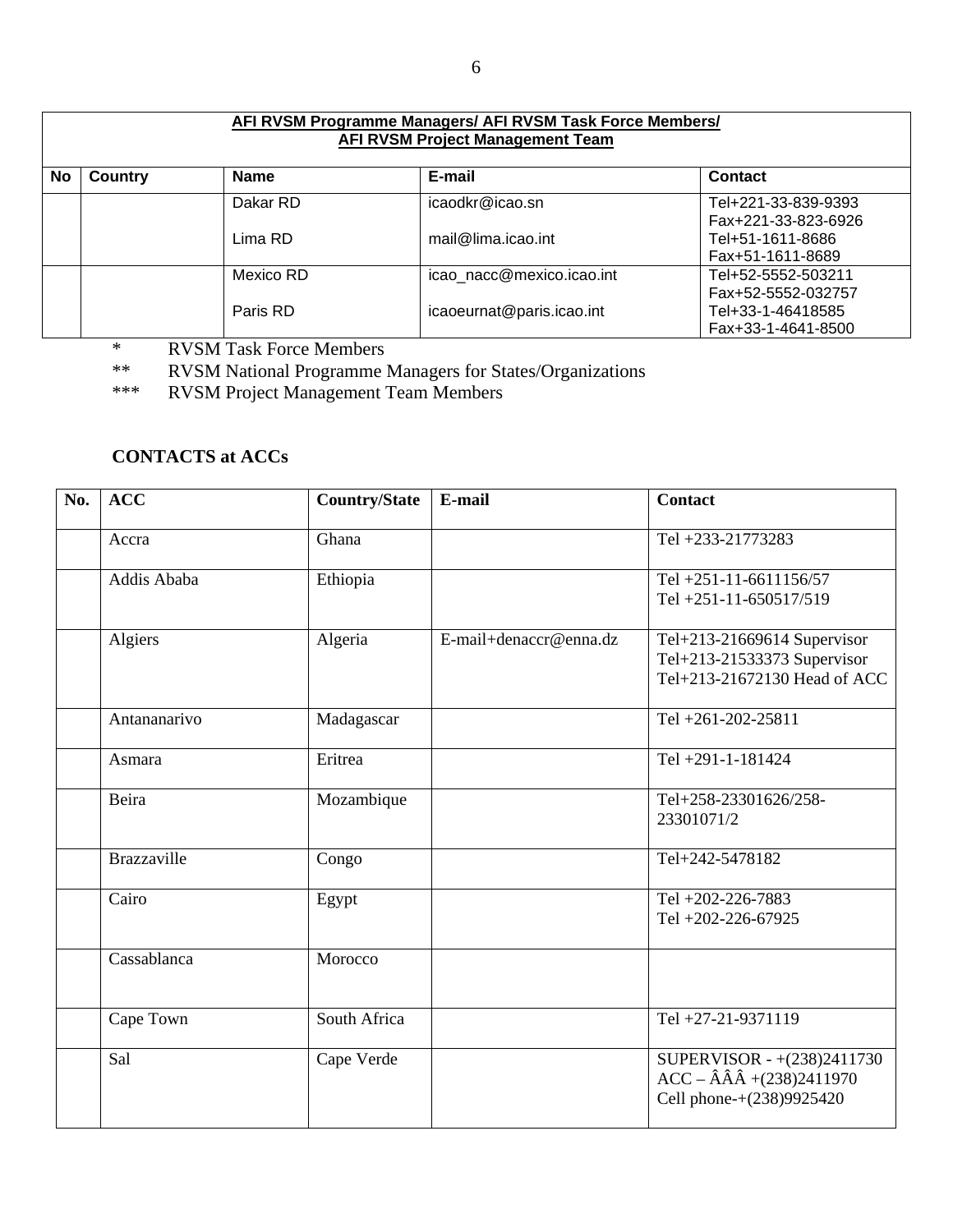| No. | <b>ACC</b>           | <b>Country/State</b> | E-mail | <b>Contact</b>                                                  |
|-----|----------------------|----------------------|--------|-----------------------------------------------------------------|
|     | Dakar                | Senegal              |        | Tel +221-338200705                                              |
|     | Dar es Salaam        | Tanzania             |        | Tel +255-22-21102254                                            |
|     | Entebbe              | Uganda               |        | Tel +256-414-320907                                             |
|     | Gaborone             | <b>Botswana</b>      |        | Tel+267 395 9440                                                |
|     | Harare               | Zimbabwe             |        | Tel +263-457-5187<br>Tel +263-457-5183                          |
|     | Johannesburg         | South Africa         |        | Tel + 27 11 928-6454/5                                          |
|     | Johannesburg Oceanic | South Africa         |        | Tel +27-11 928 6573                                             |
|     | Kano                 | Nigeria              |        | Tel +234-80-77593011<br>Tel +234-80-77593012                    |
|     | Khartoum             | Sudan                |        | Tel +249-183-784925/788192<br>Tel +249-183-770534               |
|     | Kinshasa             | <b>DRC</b>           |        | Tel +243-812-432606<br>Tel +243-8100-86772                      |
|     | Luanda               | Angola               |        | Tel +244-222-351027<br>Tel+244-222-651207<br>Tel+244-222-651035 |
|     | Lilongwe             | Malawi               |        | Tel + 265 701063                                                |
|     | Lusaka               | Zambia               |        | Tel +260-211-271091<br>Tel +260-211-271469                      |
|     | Mogadishu            | Somalia              |        | Tel +254-20-7622774<br>Tel +254-20-7622785                      |
|     | Mauritius            | Mauritius            |        | Tel +230-603-2000                                               |
|     | Nairobi              | Kenya                |        | Tel +254-20-827101<br>Tel +254-20-827100 Ext.46015              |
|     | Ndjamena             | Chad                 |        | Tel +235-252-0830<br>Tel +235-252-4262                          |
|     | Niamey               | Niger                |        | Tel +227-20733586                                               |
|     | Roberts FIR          | Monrovia             |        | Tel +231-6-823776                                               |